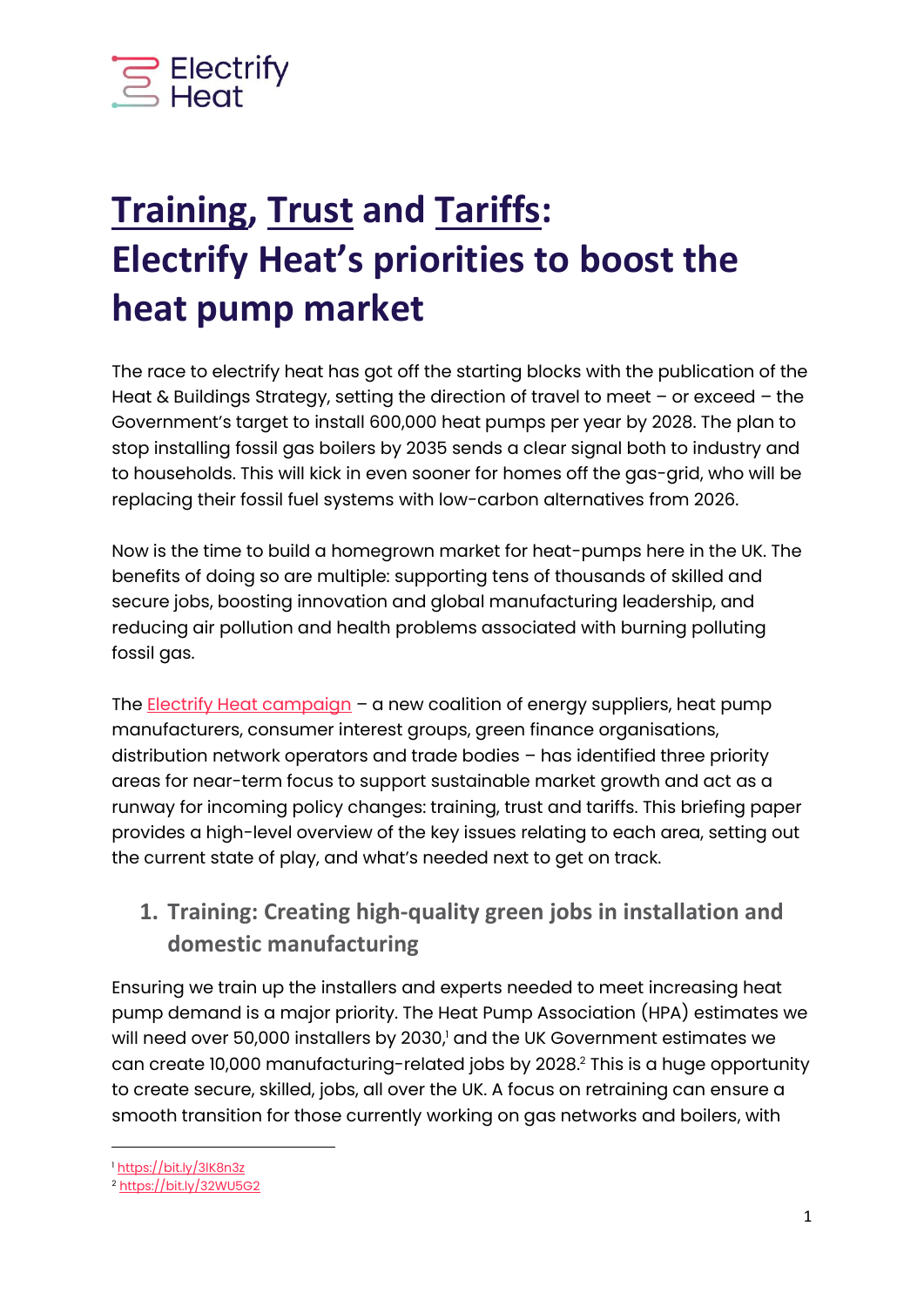

new training packages and incentives to encourage engineers to make the switch. High quality training ensures high quality installation – which will be essential for building trust among households that they're in safe hands.

*The issues*

- **The skills and jobs gap:** There are currently under 2,000 qualified heat pump engineers across the UK, and the skills shortage is a major barrier to heat pump installations. Analysis by the HPA suggests that we will need at least 50,200 installers by 2030, based on deployment of 1 million heat pumps.
- **Costs of training and accreditation act as a barrier**: Currently it is more expensive to become an accredited heat pump installer than a boiler installer. This is in part due to the Gas Safe registered installer being focussed on safety issues, rather than the engineering considerations of heat pump quality assurance schemes. The cost difference is a barrier for building the low carbon heat installer base. The Gas Safe certification is around £164, whereas costs associated with MCS membership, certification body membership and consumer code membership can total between £955 - £1,155.
- **A just transition through ensuring green jobs are attractive and secure:** A focus on affordable and attractive retraining can ensure a smooth transition for those currently working on gas networks and gas boilers. This will need new training packages and incentives to encourage engineers to make the switch. Large companies can back this move through providing support to employees, backed up with Government drivers and resources.
- **Scaling up UK manufacturing:** 55% of the demand for gas boilers is met by domestic manufacture, with gas boiler sales and manufacturing far outstripping heat pumps. Conversely, the UK relies on imports to supply many of the parts and heat pump units themselves. The proposed marketbased mechanism for low carbon heat seeks to boost the UK manufacturing base, while lowering technology costs.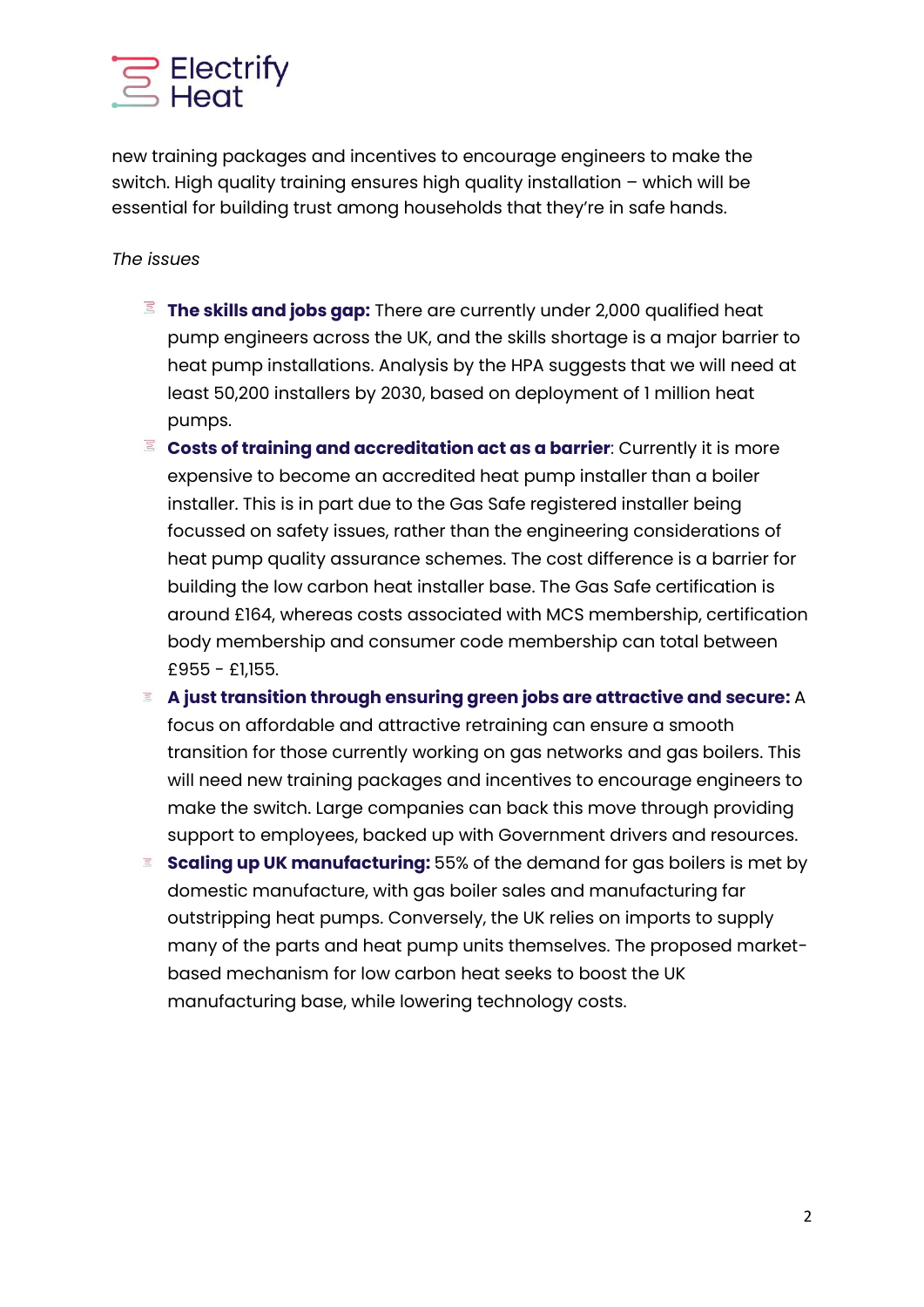# Electrify<br>Eleat

## **Our recommendations**

We call on the Government to work with industry to introduce a heat pump retraining scheme which provides resources and finance across the country to support training for 25,000 installers by 2025 and support the roll-out of green apprenticeships scheme for school leavers. Specific measures include:

- **Provide nationwide opportunities for training and accreditation:** To mainstream and roll-out access to training opportunities, HPA recommends a nationwide technology-neutral course for all NVQ Level 2 trained plumbers, before specialist training on MCS approved low carbon technologies kicks in. In total, this would be 4-5 days of additional training for a qualified gas heating installer. Heat pump technology courses should be delivered through MCS or an equivalent approved body to ensure quality installations. The Government can back this with £1.5 million to cover the majority of training costs for the first 5,000 installers.
- **Ensure green training and jobs are attractive**: The route to becoming a heat pump installer should be made easier, with a redesign and update of the curriculum to bring the process on to a level of administration and expense closer to that required for boiler installers. This can be backed up with incentives – HPA recommends £300 for the first 5,000 installers. Government can work with companies to support and encourage employees to undertake additional training; as well as engaging with workers and unions to take further steps to ensure that low carbon jobs are secure and attractive.
- $\Xi$ **Boost UK manufacturing and jobs:** The Government can take further steps to grow the UK heat pump market and supply chains, considering the complementary role the market-based mechanism for low carbon heat can play in this – with measures to boost skills and promote inward investment in UK production lines and quality manufacturing.

# **What Electrify Heat members are already doing, on skills and training**

The [Heat Pump Association](https://www.heatpumps.org.uk/training-heating-installers-for-the-rollout-of-heat-pumps/) has been working to revamp the training pathway to prepare existing heating installers for the targeted phase out of fossil fuels; and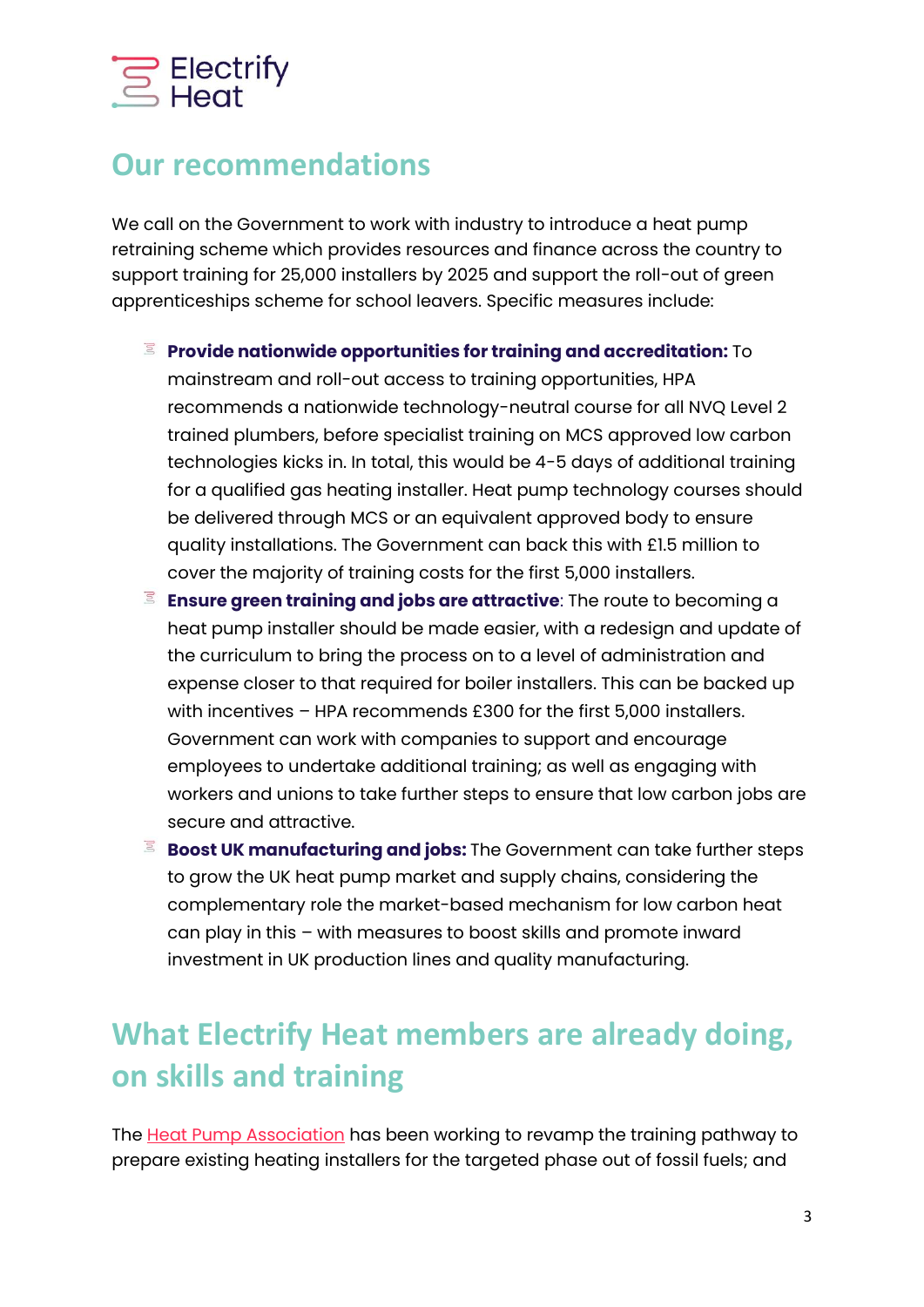

the [Ground Source Heat Pump Association](https://www.worldpumps.com/general-processing/news/gshpa-launches-training-scheme/) has launched an online training scheme which will go live early in 2022. Meanwhile, [Octopus](https://octopus.energy/blog/heat-pump-revolution/) are investing £10m in the UK's first heat pump R&D and training centre, and training green installers to support the roll-out of heat pumps.

[E.ON](https://www.eonenergy.com/About-eon/media-centre/eon-recruiting-for-100-new-roles-to-support-the-successful-local-authority-delivery-element-of-the-green-homes-grant-scheme/) has recruited 100 jobs for ongoing work in delivering the Local Authority Delivery scheme of the Green Homes Grant, with an additional 400 roles expected to be created throughout the supply chain. **EDF** is enabling £50bn of investment by 2035 to help Britain achieve net zero and the electrification of heat is a key part of its plans, learning from its experienced teams in EDF group, a major installer of heat pumps in France.

**2. Trust: Driving demand by increasing confidence and building trust** 

Some elements of the climate transition take place behind the scenes – such as decarbonising the power sector – but the clean heat shift takes place in our homes. People need to be informed and confident that they have access to the tools and information needed to get to grips with new heating systems; with guaranteed high-quality installations which work well every time. This in turn will help build trust to underpin customer demand, alongside sweeteners such as grants, affordable finance and other incentives.

#### *The issue*

- **Addressing low levels of awareness and accessible information.** The clean heat transition cannot take place without households being informed. Almost 85% of homes across the UK are on the gas network, and the use of fossil gas boilers is seen by many as the most affordable and reliable way to provide heat and hot water. [Research for BEIS found](https://assets.publishing.service.gov.uk/government/uploads/system/uploads/attachment_data/file/959601/BEIS_PAT_W36_-_Key_Findings.pdf) 20% of the population had never heard of low carbon heating systems, 39% were aware of them without really knowing much, and only 5% knew a lot. For those that are aware of clean heating systems, people still find it difficult to [understand how heat pumps and other technologies work.](https://www.citizensadvice.org.uk/Global/CitizensAdvice/Energy/Navigating%20net%20zero%20(2).pdf) A lack of accessible, tailored information on maintenance and servicing also represents a barrier – especially for people in vulnerable circumstances.
- $\Xi$ **Higher levels of tailored advice and information (including limits of EPCs):**  A household's journey to net zero homes requires a level of knowledge and time investment. Most people will need advice and support to make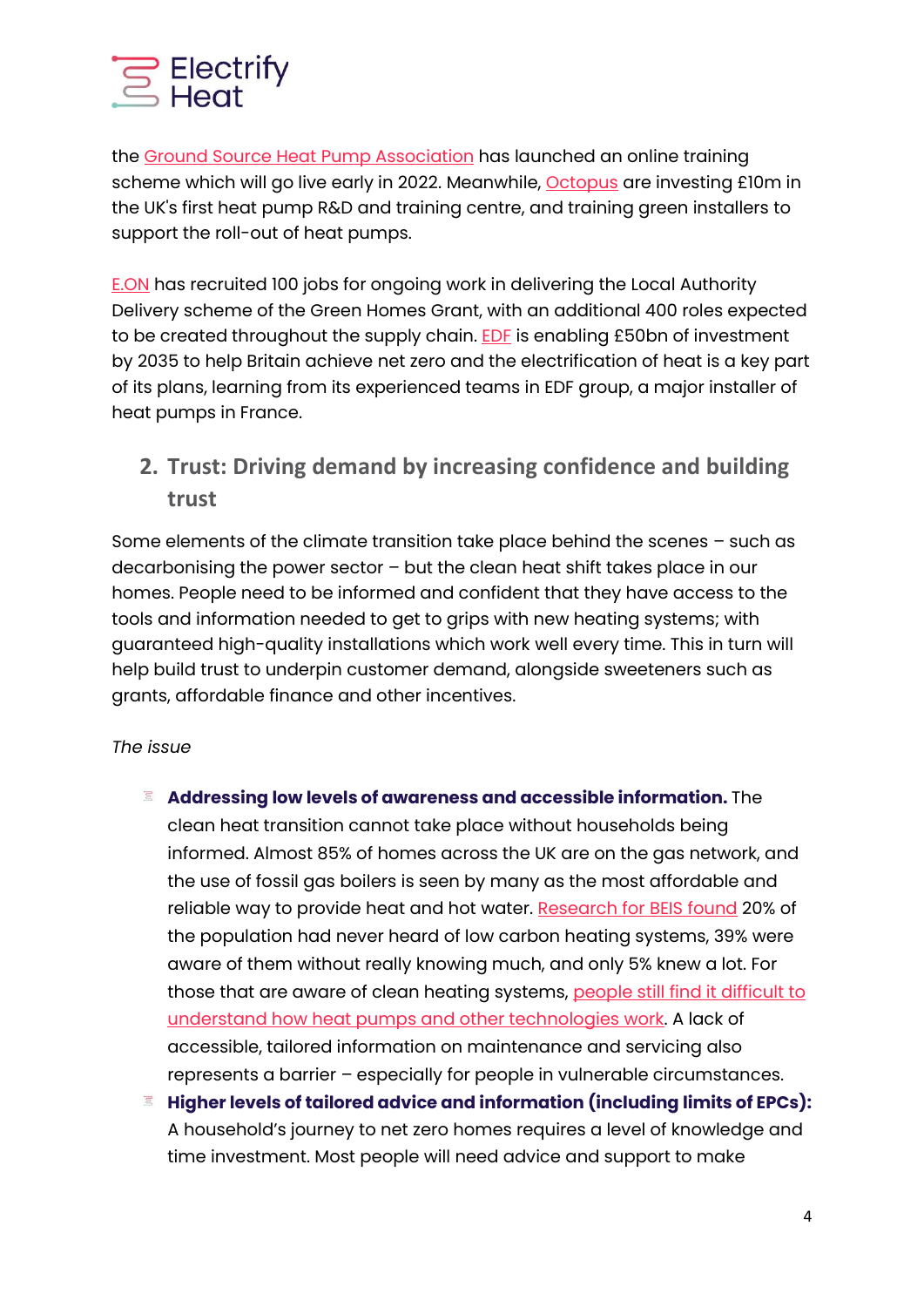

changes in their homes. Although resources like the [Simple Energy Advice](https://www.simpleenergyadvice.org.uk/) website exist, more comprehensive bespoke and personalised tools are needed to engage people, demystify the market and simplify the consumer journey, making it easier for individual households to engage and take action. Furthermore, the main tool for measuring the climate performance of homes – Energy Performance Certificates (EPCs) – [currently holds back heat decarbonisation](https://foresightdk.com/energy-performance-certificates-hold-back-heat-decarbonisation/) for reasons including that the main rating is based on cost, and electricity prices are higher than fossil gas. EPCs only provide generalised information and cannot support homeowners on a case-by-case basis.

- $\Xi$ **Building trust through ensuring high quality of installations and consumer protection.** Guaranteed high quality installation is crucial to get consumers on board. This requires adequate training, accreditation, regulation and evaluation to create a viable and trusted ecosystem of businesses and installers. In parallel, [Citizens Advice](https://www.citizensadvice.org.uk/Global/CitizensAdvice/Energy/Demanding%20attention%20-%20Managing%20risks%20with%20demand-side%20response,%20to%20improve%20consumer%20experience%20tomorrow.pdf) note that better levels of consumer protection are required as existing legislation is minimal.
- **Incentives and drivers at 'trigger points' to catalyse action.** British people  $\Xi$ invest billions each year in home improvements for value and décor. 'Trigger points' are moments when homeowners are likely to consider net zero retrofit options –such as when buying and selling property, during other renovation work (such as a new kitchen fitted), when an item needs replacing, or when a private rented property reaches a void period in tenancy. We note that it is advisable for homeowners to plan in advance for installing a heat pump, rather than waiting until the gas boiler breaks down. There is some recognition in the Heat & Buildings Strategy of the need to consider consumer behaviour, with the Government seeking to *"follow natural replacement cycles to work with the grain of consumer behaviour,"* but falling short of introducing incentives ahead of these trigger points.

#### **Our recommendations**

We call on the Government to support a nationwide green homes awareness and information campaign; and roll out high-quality advice and support on heat pumps to help households take the right steps at the right time. Specific recommendations include: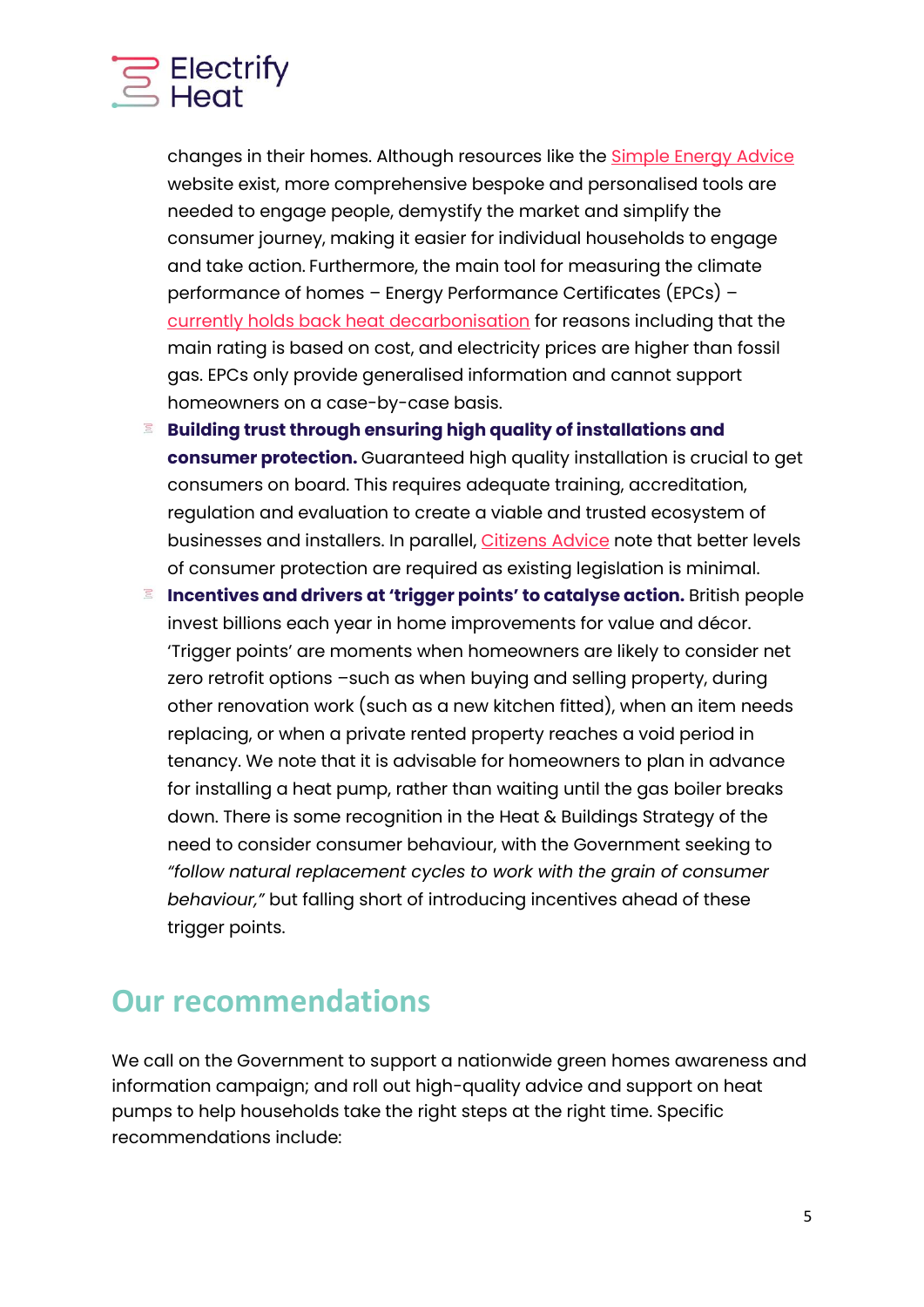

- **Nationwide engagement and communications drive, supported by local actors and activities:** Comprehensive information is needed at national level – often best to be provided by local bodies or organisations, within a consistent framework for high-quality local engagement. A net zero awareness campaign would help build the public's knowledge and understanding of what they can do in their homes to help lower emissions.
- **A net zero advice service providing tailored advice and information**: An accessible and [comprehensive framework](https://www.citizensadvice.org.uk/Global/CitizensAdvice/Energy/Navigating%20net%20zero%20(2).pdf) is needed to inform, protect and support people throughout and after the clean heat transition. The **Simple** [Energy Advice](https://www.simpleenergyadvice.org.uk/) website can be built on to become a central information resource, providing more information on consumer protection and installation processes. A dedicated, impartial and independent omnichannel net zero advice service would provide advice tailored to people's circumstances to help to make their homes warmer, decarbonise and reduce their bills, regardless of housing tenure. Supporting this, the EPC Action Plan can be accelerated to better account for the carbon savings associated with heat pumps, and actions taken to support the roll-out of tools such as [Building Renovation Plans](https://www.greenfinanceinstitute.co.uk/green-finance-institute-launches-uk-framework-for-building-renovation-plans/) to provide tailored, sequenced advice to homeowners.
- **Ensure high-quality installations and performance** of all green home retrofit measures, aligned with PAS measures, with actions to support and incentivise high-quality, and measures taken to prevent substandard installations. This should be underpinned by an effective monitoring and audit regime to give people confidence that standards will be met.
- $\Xi$ **A more robust approach to consumer protections,** building upon existing standards including MCS and the Consumer Codes to include clear guidelines and procedures businesses must follow; a complaints process that guarantees a response and outcome; and consumer protection.
- **Incentives and drivers to anticipate 'trigger points' to catalyse action.** A  $\Xi$ Green Stamp Duty Land Tax can spur retrofits at the point of sale of the property – a popular time for undertaking retrofit measures. Additional measures could include supporting the market for green mortgages which incentivise additional lending for heat pumps and offering attractive concessional finance (including 0% interest rate loans and blended finance) through the new UK Infrastructure Bank. 0% VAT on heat pumps can also reduce costs for households, helping drive demand.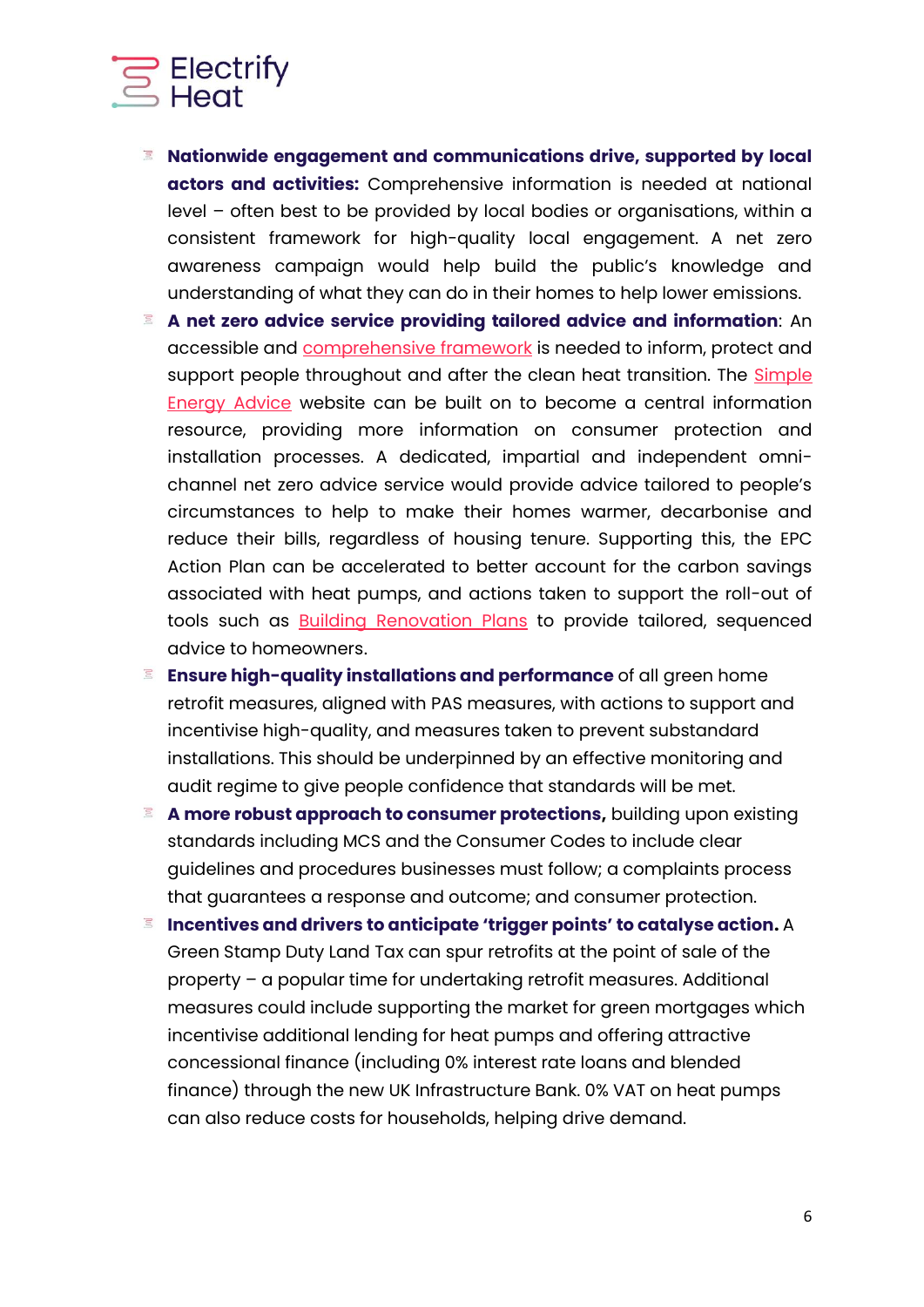

# **What Electrify Heat members are already doing, on building trust**

[Energy Savings Trust](https://energysavingtrust.org.uk/setting-the-record-straight-on-heat-pumps/) have published myth-busters on heat pumps with case studies of people who have had them installed in [older homes a](https://energysavingtrust.org.uk/case-study/gwilyms-ground-source-heat-pump/)nd [flats.](https://energysavingtrust.org.uk/case-study/joanna-oloan-upgrading-storage-heaters-with-an-air-source-heat-pump/) The Heat Pump Federation provide [procurement advice to consumers](https://www.hpf.org.uk/advice/homeowners) and regular inperson or remote community advice sessions to any community energy and climate change groups who ask.

Meanwhile, [Scottish Power](https://www.scottishpower.co.uk/air-source-heat-pumps) is working to launch a quality air-source heat pumps retrofit proposition for customers – providing information and confidence that consumers need to make the transition to a low carbon heating system, with ongoing support and maintenance for equipment. OVO are supporting a Zero [Carbon Heating Trial,](https://www.ovoenergy.com/smart-home/zero-carbon-heating-trial) and **Octopus** are supporting heat pump trials.

E.ON are working with Newcastle City Council and National Energy Action on BEIS's [Electrification of Heat](https://www.eonenergy.com/About-eon/media-centre/eon-to-upgrade-homes-to-low-carbon-heating-together-with-beis-and-newcastle-city-council/) project, seeking to install 250 heat pumps in Newcastle city. Recipients will receive aftercare to ensure the heat pump is operating effectively.

#### **3. Tariffs: Stop penalising people for using clean electricity**

At the moment, fossil gas is cheaper than clean electricity  $-$  in part due the way that energy bills are structured. Around a quarter of the cost of electricity is made up of eco-levies. It is time to reward customers for shifting away from imported gas and towards homegrown renewable electricity. Experience from countries like Sweden and Finland shows that once fossil-fuel heating is no longer the cheapest option, the market changes rapidly. Low-income households must be supported through changes to ensure everyone can benefit from a warm, low carbon home. With the price of energy set to soar next April following an increase to the price cap, it is timely for the Government to examine lowering the cost of electricity as part of the suite of measures taken to address rising costs of living. *The issues*

**Eco-levies act as a penalty on electricity bills**: Currently around 25% of an  $\Xi$ electricity bill is constituted of eco-levies and regulatory costs (compared to just 2% on gas bills)– which often makes it more expensive to heat a home using a heat pump than fossil gas. Unless policy changes, UK households that opt for an air source heat pump will be paying £305 more a year in 2030 in energy bills than those with a gas boiler. While the running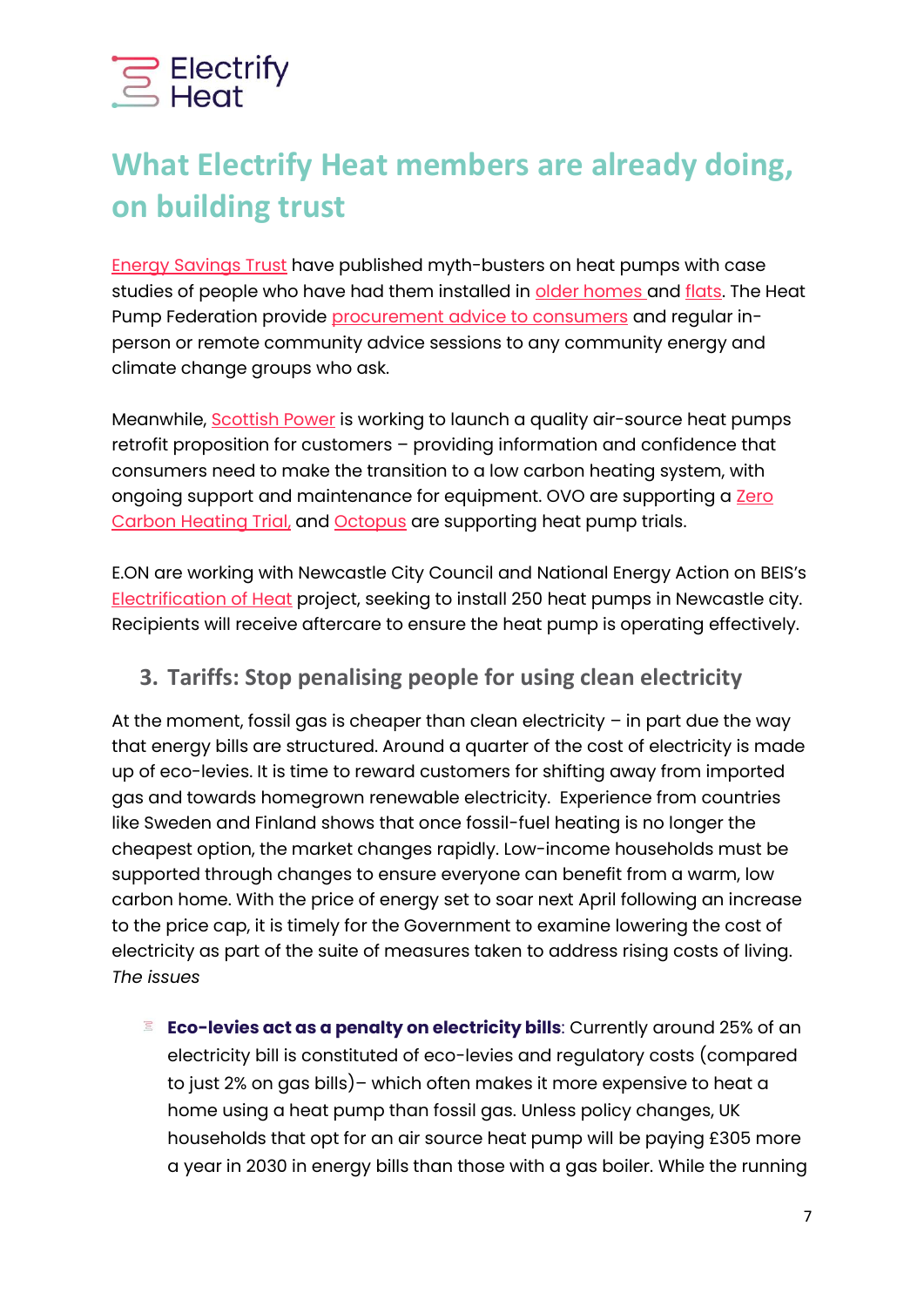

costs are not the sole barrier to uptake, it is beneficial if households see a financial benefit from moving to cleaner, electric heating. We note that certain policy costs, such as the Energy Company Obligation (ECO) and the Warm Homes Discount should be kept on energy bills, as this is the fairest way of funding these schemes which benefit fuel poor homes.

 $\Xi$ **Recognition from Government and actions in the pipeline:** The Government will launch a Fairness and Affordability Call for Evidence on options to shift or rebalance energy levies and obligations over this decade, with a view to taking decisions in 2022 for actions "*over this decade. This will include looking at options to expand carbon pricing and remove costs from electricity bills while ensuring that we continue to limit any impact on bills overall."*

## **Our recommendations**

The Government should accelerate process toward rebalancing the economics of heat to stop penalising people for using low carbon electric heat pumps, while protecting low-income and vulnerable households.

- **Reducing electricity bills and protecting vulnerable households:** While there is consensus that the way that heating is priced needs to change, there are different ways proposed to achieve this. Many organisations have called for levies to be picked up by general taxation. Whichever option is taken, it is essential that measures are put in place to protect fuel poor and vulnerable households. This might include:
	- o Exemptions from any domestic gas carbon price for vulnerable customers to reduce the distributional impacts of energy bill reform in the short term
	- o A new mandatory social tariff to ensure that energy costs are applied consistently across the market and targeted at financially vulnerable customers
	- o Further refinement of the Warm Home Discount scheme such that the level of discount adjusts over time to changes in energy prices, and additional support for schemes like ECO, HUG, Warmer Homes Scotland and NEST.
- **Exploring options to reward first-movers:** There may be other innovative solutions HMT could consider, such as removing eco-levies from new tariffs for heat pumps, to reward first movers.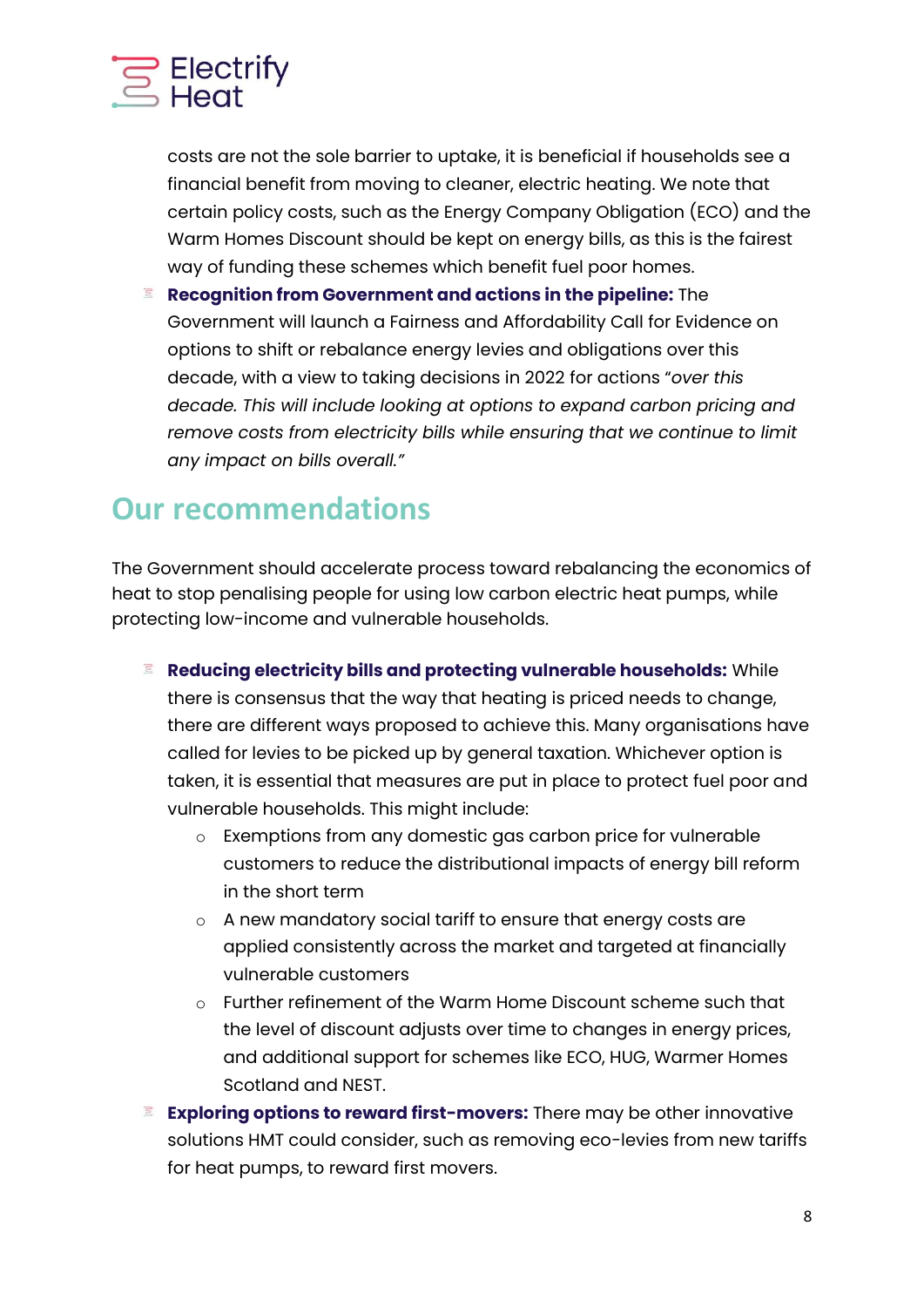

# **What Electrify Heat members are already doing, on running costs**

A number of energy suppliers supported [Public First's](http://www.publicfirst.co.uk/wp-content/uploads/2021/04/OptionsEnergyBillMaster.pdf) research earlier this year, commissioned by OVO, to understand how energy bills are currently construed and different options to rebalance the economics to reduce electricity bills. There are some pioneering tariffs options that support lower running costs of heat pumps, including the [Agile Octopus tariff.](https://octopus.energy/agile/)

## **Conclusion**

A near-term focus on training, trust and tariffs can help the Government quickly get off the starting blocks and race forward to a mass-market for heat pumps *within the decade*, backed by industry and investors. Our recommendations can unlock productivity, market growth and consumer demand, essential for the Government to get on track for targets. A summary of the high-level recommendations is provided below:

- We call on the Government to work with industry to **introduce a heat pump retraining package** which provides resources and finance to support training for 25,000 installers by 2025, supporting the roll-out of green apprenticeships schemes for school leavers.
- We call on the Government to support a **nationwide green homes awareness and information campaign** and the roll-out of a **high-quality advice and support service** across the country on heat pumps.
- We call on the Government to publish early in the new year a plan for promoting low carbon electric heat pumps by **removing unfair and counterproductive levies from electricity bills.**